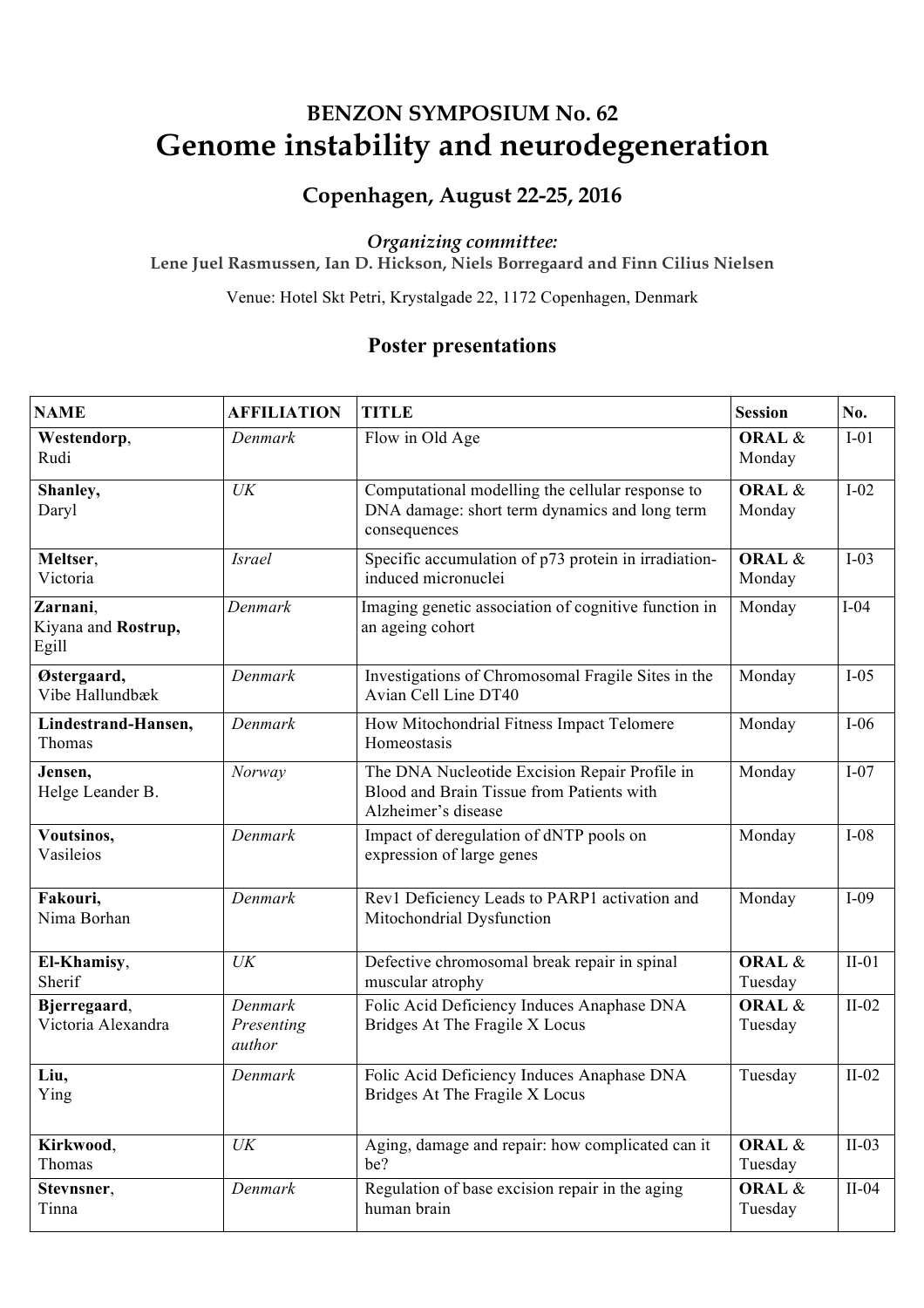## **Copenhagen, August 22-25, 2016**

#### *Organizing committee:*

**Lene Juel Rasmussen, Ian D. Hickson, Niels Borregaard and Finn Cilius Nielsen** 

Venue: Hotel Skt Petri, Krystalgade 22, 1172 Copenhagen, Denmark

| <b>NAME</b>                           | <b>AFFILIATION</b>                | <b>TITLE</b>                                                                                                                                           | <b>Session</b>               | No.      |
|---------------------------------------|-----------------------------------|--------------------------------------------------------------------------------------------------------------------------------------------------------|------------------------------|----------|
| Desler,<br>Claus                      | Denmark                           | Increased deoxythymidine triphosphate levels is a<br>feature of relative cognitive decline                                                             | <b>ORAL &amp;</b><br>Tuesday | $II-05$  |
| Zheng,<br>Jin                         | Denmark                           | The effects of Tau in DNA repair and DNA<br>protection in AD models                                                                                    | Tuesday                      | $II-06$  |
| Laube,<br>Bodo                        | Germany                           | Effects of ionizing radiation on neural stem cells<br>during differentiation                                                                           | Tuesday                      | $II-07$  |
| Kim,<br>Yumi                          | Germany                           | Recurrent somatic variations in normal ageing brain                                                                                                    | Tuesday                      | $II-08$  |
| Larsen,<br>Dorthe Helena              | Denmark                           | Nucleolar regulation of the WRN helicase                                                                                                               | Tuesday                      | $II-09$  |
| Rinholm,<br>Johanne Egge              | Norway                            | Mitochondria in oligodendrocytes and their myelin<br>sheaths                                                                                           | Tuesday                      | $II-10$  |
| Blasius,<br>Melanie                   | Denmark                           | New roles for 14-3-3 proteins in RNA metabolism<br>and cellular stress responses                                                                       | Tuesday                      | $II-11$  |
| Maynard,<br>Scott and Bartek,<br>Jiri | Denmark                           | Base excision repair and cellular respiration are<br>compromised in lamin A/C-depleted cells                                                           | Tuesday                      | $II-12$  |
| Akbari,<br>Mansour                    | Denmark                           | Role of APTX deficiency in mitochondrial<br>dysfunction and AOA1 pathology                                                                             | Tuesday                      | $II-13$  |
| Alfo,<br>Marina                       | <b>Israel</b>                     | Catalytically inactive Atm abrogates DSB repair<br>more than Atm absence, without causing a marked<br>neurological phenotype                           | Tuesday                      | $II-14$  |
| Jensen,<br>Poul Henning               | Denmark                           | Reduced cytosolic calcium caused by SERCA<br>activation is an early and pathogenic event in the<br>cellular stress caused by alpha-synuclein oligomers | Tuesday                      | $II-15$  |
| Radhakrishnan,<br>Kanagaraj           | $\ensuremath{\textit{UK}}\xspace$ | Resolving RNA-DNA Damage-Induced Genomic<br>Instability: Where There Is SETX, There Is a Way                                                           | ORAL &<br>Wednesday          | $III-01$ |
| Hanzlikova,<br>Hana                   | UK                                | XRCC1 Mutations in Human Neurological Disease                                                                                                          | ORAL &<br>Wednesday          | $III-02$ |
| Aqeilan,<br>Rami                      | <b>Israel</b>                     | Role of tumour suppressor WWOX, gene product<br>of a common fragile site, in brain development and<br>neurodegeneration                                | ORAL &<br>Wednesday          | $III-03$ |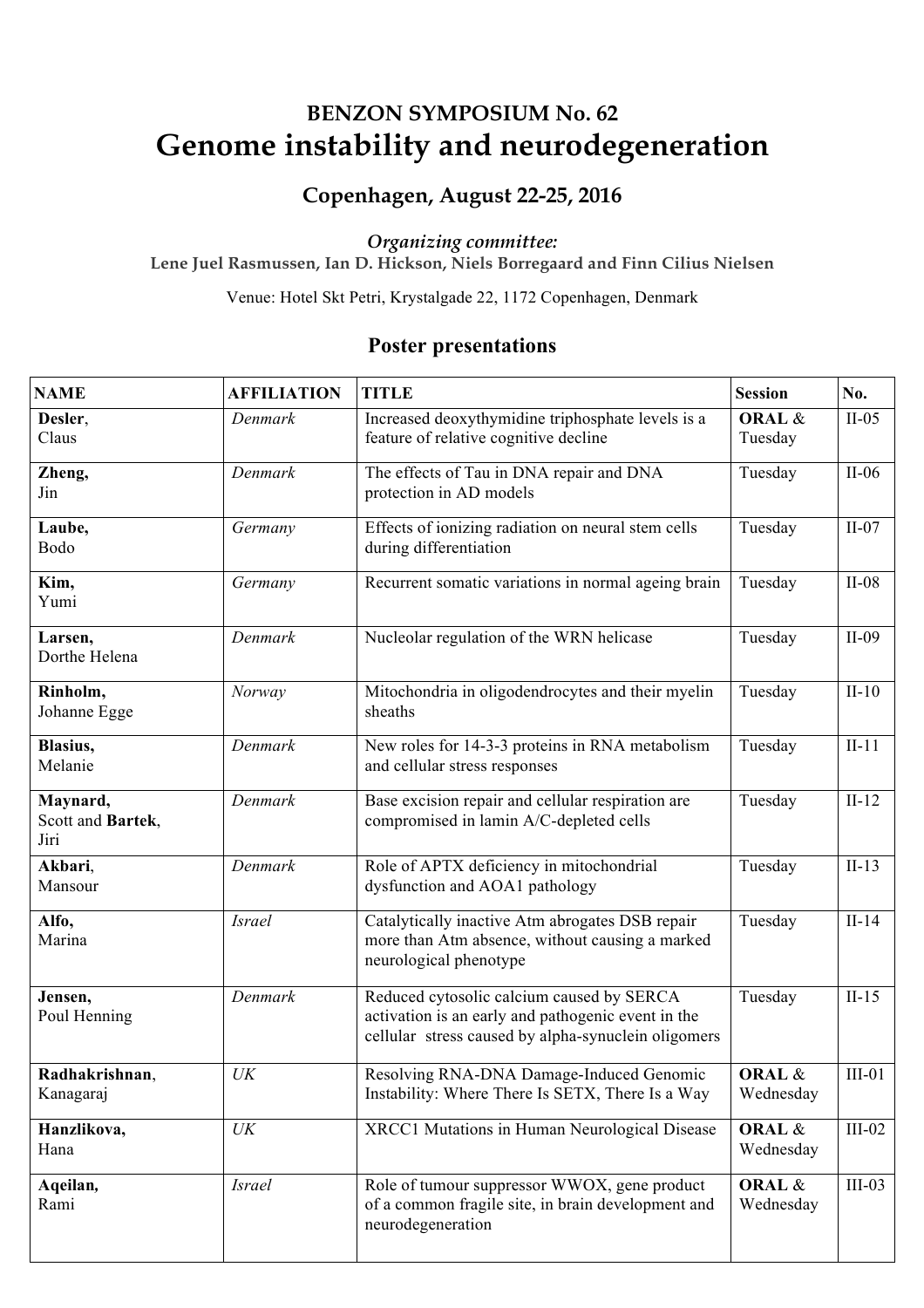## **Copenhagen, August 22-25, 2016**

#### *Organizing committee:*

**Lene Juel Rasmussen, Ian D. Hickson, Niels Borregaard and Finn Cilius Nielsen** 

Venue: Hotel Skt Petri, Krystalgade 22, 1172 Copenhagen, Denmark

| <b>NAME</b>                      | <b>AFFILIATION</b>             | <b>TITLE</b>                                                                                                                                                  | <b>Session</b>                 | No.      |
|----------------------------------|--------------------------------|---------------------------------------------------------------------------------------------------------------------------------------------------------------|--------------------------------|----------|
| Scheibye-Knudsen,<br>Morten      | Denmark                        | Neurodegeneration in Accelerated Aging                                                                                                                        | <b>ORAL &amp;</b><br>Wednesday | $III-04$ |
| Lillenes,<br>Meryl Sønderby      | Norway                         | Altered DNA base excision repair profile in brain<br>tissue and blood in Alzheimer's disease                                                                  | ORAL &<br>Wednesday            | $III-05$ |
| Tønjum,<br>Tone                  | Norway                         | On the Brain-Gut axis: Differential expression of<br>DNA repair pathways in human brain and mucosal<br>gut tissue                                             | ORAL &<br>Wednesday            | $III-06$ |
| Morland,<br>Cecilie              | Norway<br>Presenting<br>author | A novel mechanism for exercise-induced<br>angiogenesis in the brain                                                                                           | ORAL &<br>Wednesday            | $III-07$ |
| Bergersen,<br>Linda              | Norway                         | A novel mechanism for exercise-induced<br>angiogenesis in the brain                                                                                           | Wednesday                      | $III-07$ |
| Storm-Mathisen,<br>Jon           | Norway                         | A novel mechanism for exercise-induced<br>angiogenesis in the brain                                                                                           | Wednesday                      | $III-07$ |
| Ayoub,<br>Nabieh                 | <i>Isreal</i>                  | NELF-E Facilitates Transcription Silencing at DNA<br>Double-Strand Breaks and Promotes DNA Repair                                                             | ORAL &<br>Wednesday            | $III-08$ |
| Mastroberardino,<br>Pier Giorgio | The Netherlands                | DNA repair is an aging-related modifier of<br>Parkinson's disease                                                                                             | ORAL &<br>Wednesday            | $III-09$ |
| Lia,<br>Debora                   | France                         | Targeting of proteins involved in repair of oxidative<br>DNA damage to the mitochondria                                                                       | Wednesday                      | $III-10$ |
| Moro,<br>Maria Luisa             | UK                             | Age-related changes in APP and amyloid beta<br>driving Alzheimer's pathology                                                                                  | Wednesday                      | $III-11$ |
| Kirtay,<br>Murat                 | Germany                        | Crosstalk between notch signaling and DNA<br>damage response pathways                                                                                         | Wednesday                      | $III-12$ |
| Thomsen,<br>Kirsten Joan         | Denmark                        | Increased heterogeneity of mitochondrial size is<br>associated with decreased complex I-linked<br>respiration in cortex and hippocampus during brain<br>aging | Wednesday                      | $III-13$ |